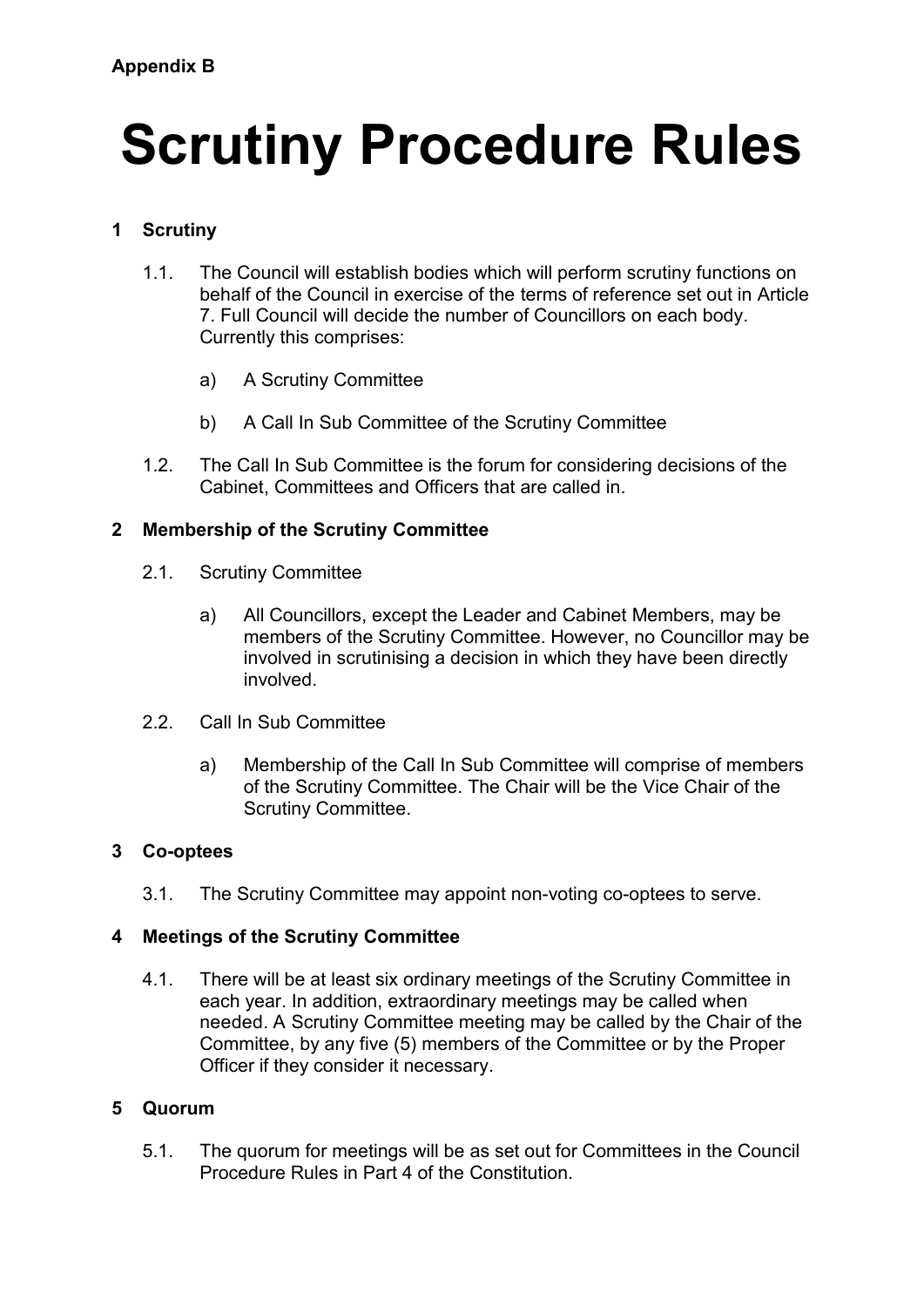## **6 Who Chairs Scrutiny Committee Meetings?**

6.1. The Chair and Vice Chair of the Scrutiny Committee will be drawn from among the Councillors sitting on the Scrutiny Committee and appointed by Full Council.

#### **7 Scrutiny Committee Work Plan**

7.1. The Scrutiny Committee will be responsible for setting its own work programme.

#### **8 Agenda Items**

- 8.1. Any member of the Scrutiny Committee will be entitled to give notice to the Chief Executive that they wish for an item to be included on the agenda for the next available meeting of the Committee or Sub Committee. On receipt of such a request the Chief Executive will ensure that it is included on the next available agenda. The Scrutiny Committee will determine the form of the notice request.
- 8.2. The Scrutiny Committee shall also respond, as soon as their work programme permits, to requests from the Council and the Cabinet to review particular areas of activity. The Scrutiny Committee shall report its findings and any recommendations back to the Cabinet or Council. The Council or the Cabinet will consider the report of the Scrutiny Committee at their next ordinary meeting.

## **9 Reports from the Scrutiny Committee**

- 9.1. Once it has formed recommendations on proposals for development, the Scrutiny Committee will prepare a formal report and submit it to the Chief Executive to arrange for it to be considered by the Cabinet (if the proposals are consistent with the existing budgetary and policy framework), or Full Council as appropriate (e.g. if the recommendation would require a departure from or a change to the agreed budget and policy framework)..
- 9.2. If the Scrutiny Committee cannot agree on a single final report to the Cabinet, then up to one minority report may be prepared and submitted for consideration by the Cabinet with the majority report.
- 9.3. The Cabinet will consider the report of the Scrutiny Committee at its next ordinary meeting.

#### **10 Making Sure that Scrutiny Reports are Considered by the Cabinet**

10.1. The agenda for Cabinet meetings will include an item entitled "Communications from Committees/Working Groups/Parties and Panels". The reports of the Scrutiny Committee referred to the Cabinet shall be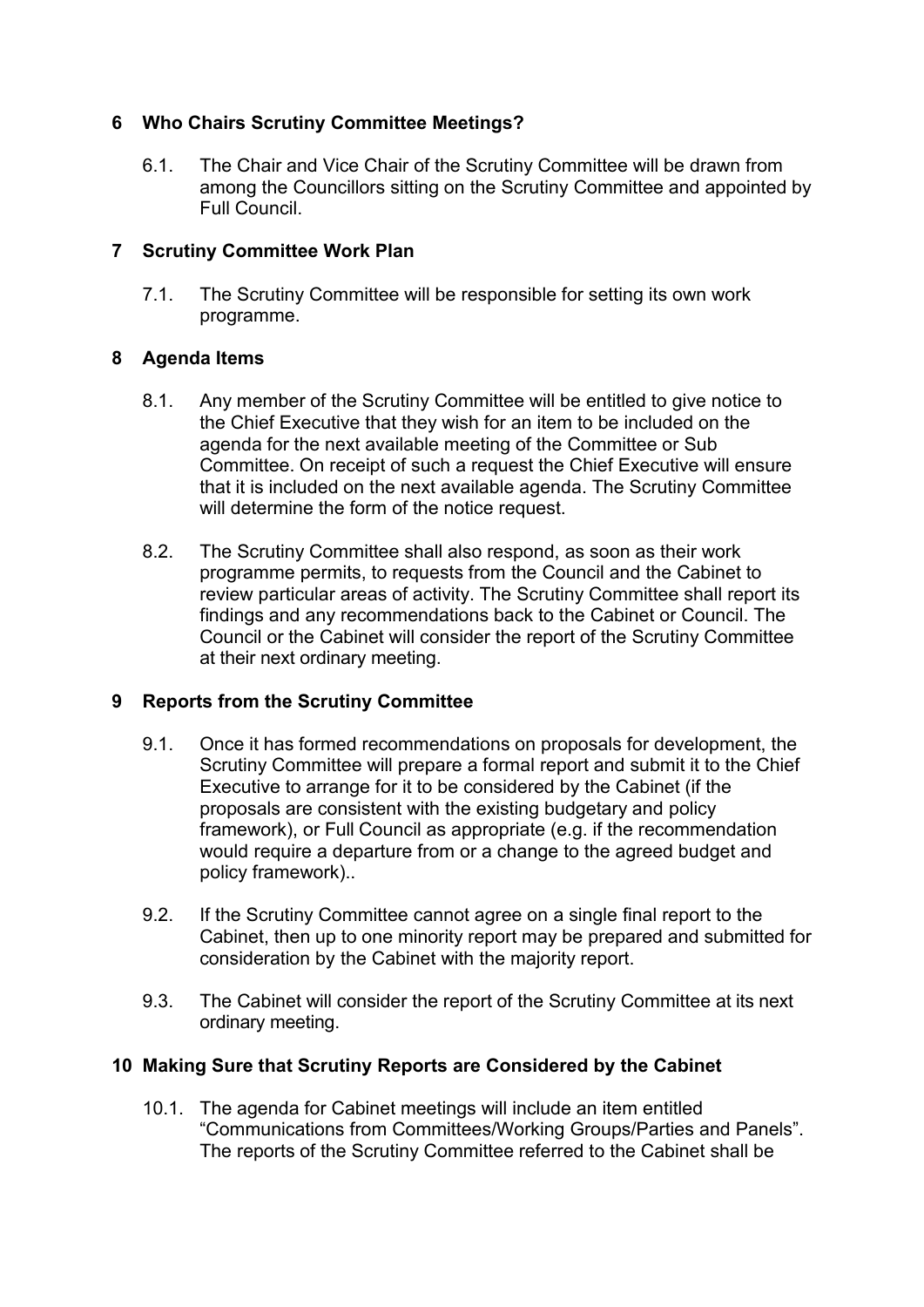included at this point in the agenda (unless they have been previously considered on a substantive item on the agenda).

## **11 Rights of Scrutiny Councillors to Documents**

11.1. In addition to their rights as Councillors, members of the Scrutiny Committee have the additional right to documents and to notice of meetings as set out in the Access to Information Procedure Rules in Part 4 of the Constitution.

#### **12 Councillors and Officers Giving Account to the Call In Sub Committee**

- 12.1. The Call In Sub Committee scrutinises and reviews decisions which have called in through the Council's call in procedures.. As well as reviewing documentation, it may require any member of the Cabinet, the Chief Executive or any senior Officer to attend before it to explain:
	- a) any particular decision or series of decisions
	- b) the extent to which the actions taken implement Council policy
	- c) their performance
- 12.2. It is the duty of those persons to attend if so required.
- 12.3. Where any Councillor or Officer is required to attend the Call In Sub Committee under this provision, the Chair will inform the Chief Executive. The Chief Executive will inform the Councillor or Officer in writing giving at least five clear working days' notice of the meeting at which they are required to attend. The notice will state the nature of the item on which they are required to give account and whether any papers are required to be produced for the Sub Committee. Where the account to be given needs a report, the Councillor or Officer concerned will be given sufficient notice to allow them to prepare the document.
- 12.4. Where, in exceptional circumstances, the Councillor or Officer is unable to attend on the required date, the Call In Sub Committee shall, in consultation with the Councillor or Officer, arrange an alternative date. The re-arranged date will be within 28 days from the date of the original request.

#### **13 Attendance by Others at Call In Sub Committee**

- 13.1. Individuals, representatives or organisations may be invited other than those referred to in paragraph 13 above to address it, discuss issues of local concern and/or answer questions.
- 13.2. Attendance is optional but desirable.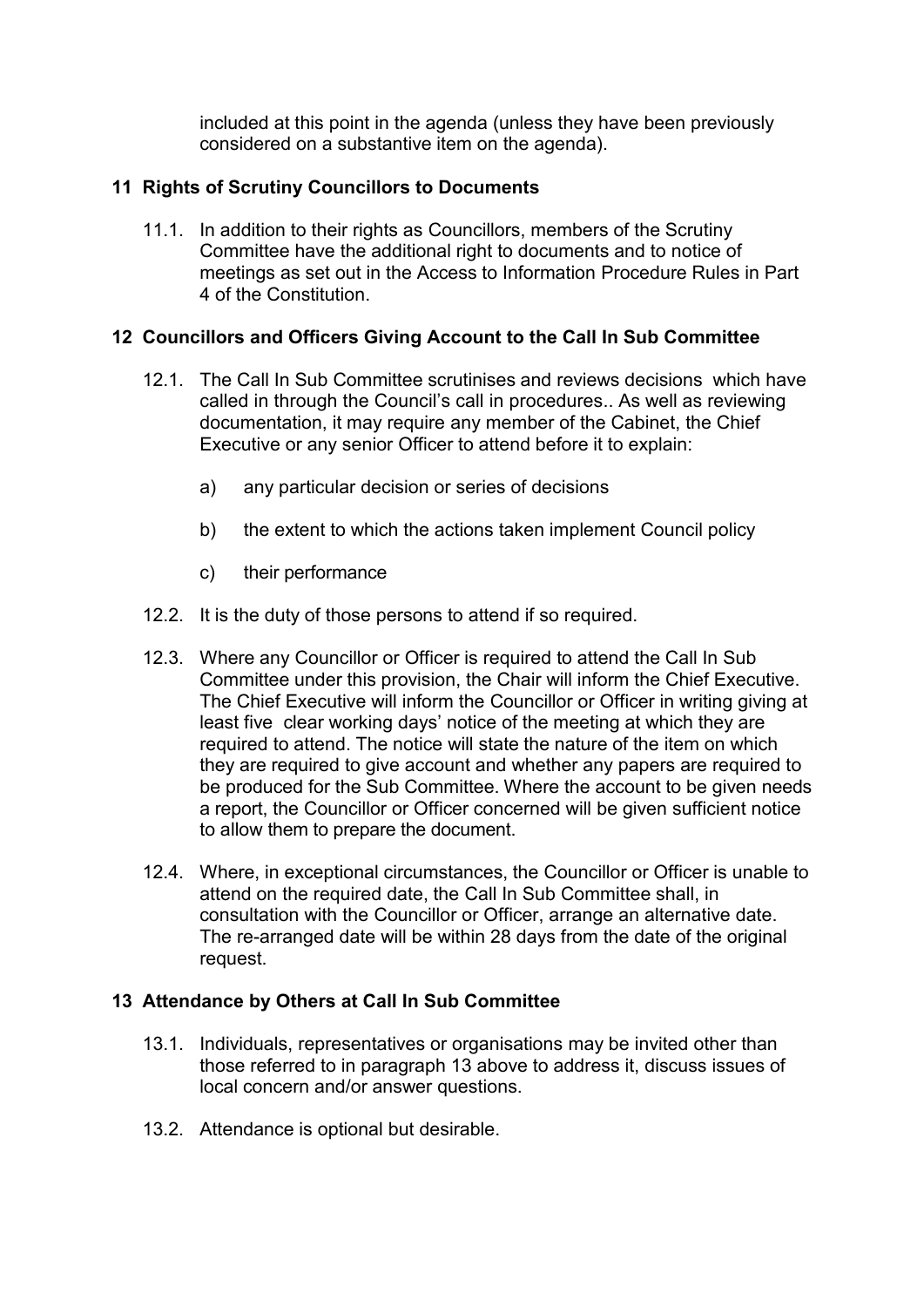## **14 Call In**

- 14.1. Call in should only be used in exceptional circumstances. These are where members of the Call In Sub Committee have evidence which suggests that the Cabinet did not take the decision in accordance with the principles set out in Article 12 of the Constitution.
- 14.2. When a decision is made by the Cabinet, Leader or Portfolio Holder or under joint arrangements, the decision shall be published electronically and shall be available at the main offices of the Council normally within five working days of being made.
- 14.3. The decision notice will have the date it was published and will specify that the decision will come into force and may then be implemented, five clear working days after the publication of the decision unless it is subject to call-in for consideration by the Call In Sub Committee.
- 14.4. During the period stated above any two Members of the Call In Sub Committee may give written notice to the Chief Executive, identifying the decision to be called-in, supported by reasons. This notice must be received before 5pm on the fifth day (4.30pm if it is a Friday). The Proper Officer shall then notify the decision-taker of the call-in request and will call a meeting of the Sub Committee on such date as they may determine in consultation with the Chair (or Vice-Chair) of the Sub Committee and in any case within ten (10) working days of the receipt of the call in request.
- 14.5. No further action may be taken to implement the decision until the call in process has been completed.
- 14.6. The decision making body or person may amend the draft minute of the decision or action called in in consultation with relevant Officers if in their opinion it is inaccurate.
- 14.7. If a decision has been called in and the Sub Committee does not meet in the period set out above the decision will take effect following that period. If the Sub Committee does meet during that period but does not refer the matter back to the decision making person or body, the decision will take effect on the date of the Call In Sub Committee meeting.
- 14.8. If, having considered the decision, the Call In Sub Committee is still concerned about it, it may refer it back to the decision making person or body for reconsideration. The Call In Sub Committee will set out in writing the nature of its concerns or refer the matter to the Scrutiny Committee. If referred to the decision maker they will reconsider it within a further ten clear working days and make a final decision on the route of action they propose.
- 14.9. If the matter was referred to Full Council and it does not object to a decision which has been made, then no further action is necessary and the decision will be effective in accordance with the provision below.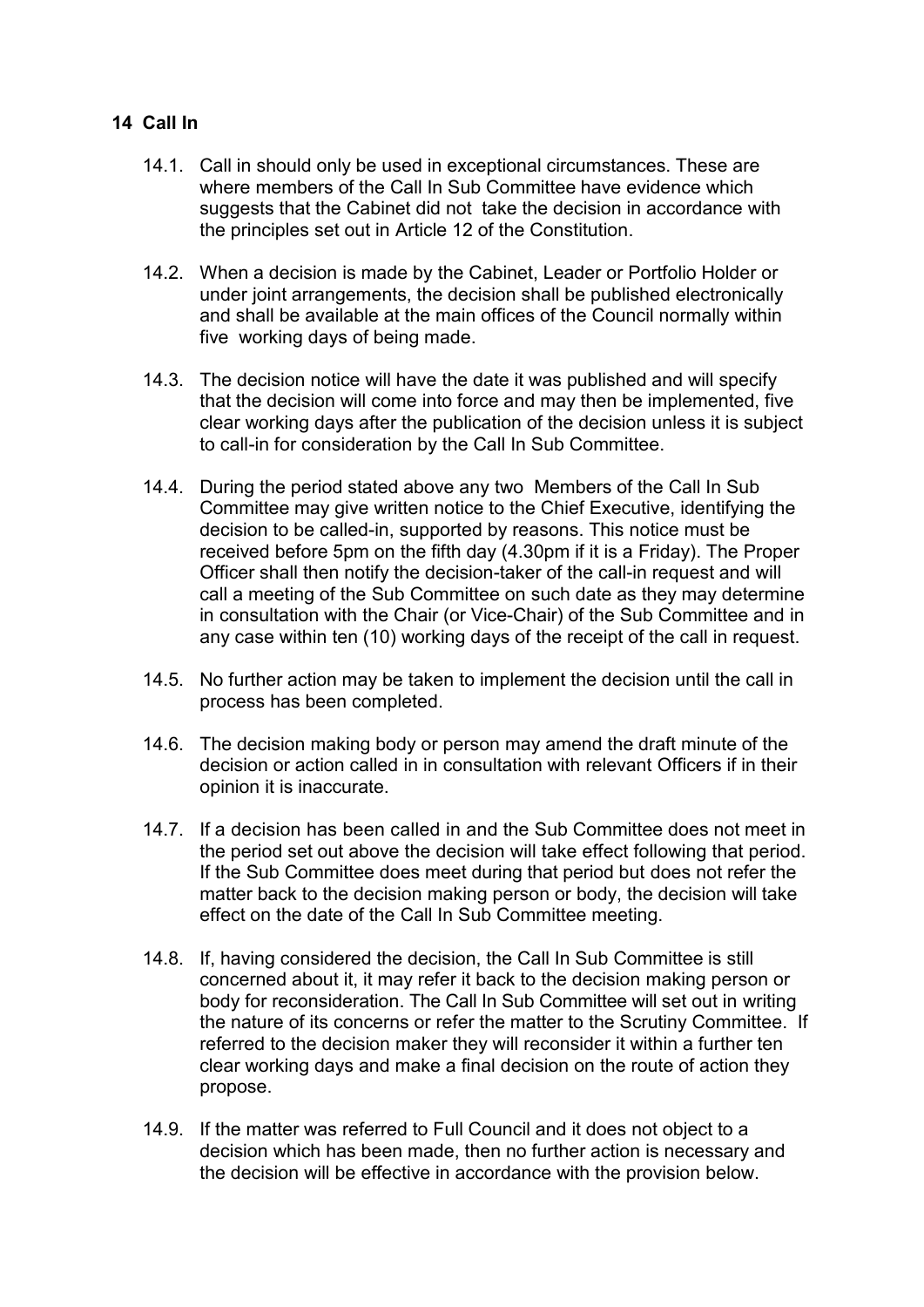However, if the Council does object, it can only make decisions on matters which are outside of the current policy framework or budget. If a decision is consistent with the framework or budget, the Council will refer the decision back to the decision maker. The decision maker will decide whether to amend the decision before implementing it. to the decision maker will reconsider the decision within ten clear working days of the Council request.

14.10. If the Council does not meet, or if it does but does not refer the decision back to the decision making body or person, the decision will become effective on the date of the Council meeting or expiry of the period in which the Council meeting should have been held, whichever is earlier.

## **15 Call In Exceptions**

- 15.1. In order to ensure that call in is not abused or causes unreasonable delay, certain limitations are placed on its use. Consequently the following decisions shall not be subject to call in:
	- a) a decision that stands as a recommendation to Full Council
	- b) a decision to implement a decision approved in principle by Council within the preceding six months
	- c) a decision taken in circumstances where the decision making body or person in question has resolved that the matter is urgent where any delay that may result from call in may be prejudicial to the interests of the Council or any third party. The reason the decision is considered urgent will be included within the report or the minutes.
	- d) a decision taken in exercise of the Council's function as local planning authority or licensing authority when acting in a regulatory manner for which external appeal processes are available
	- e) a decision on a procedural matter or a matter reported for information only
	- f) a decision of a Committee when acting in an appeal capacity
	- g) any other non-executive decision making.

## **16 Call In and Urgency**

16.1. The call in procedure set out above will not apply where the decision being taken by the Cabinet, Leader or Portfolio Holder was urgent. A decision will be urgent if any delay likely to be caused by the call in process would seriously prejudice the Council's or the public's interests. The record of the decision shall state whether, in the opinion of the decision making person or body, the decision is an urgent one and